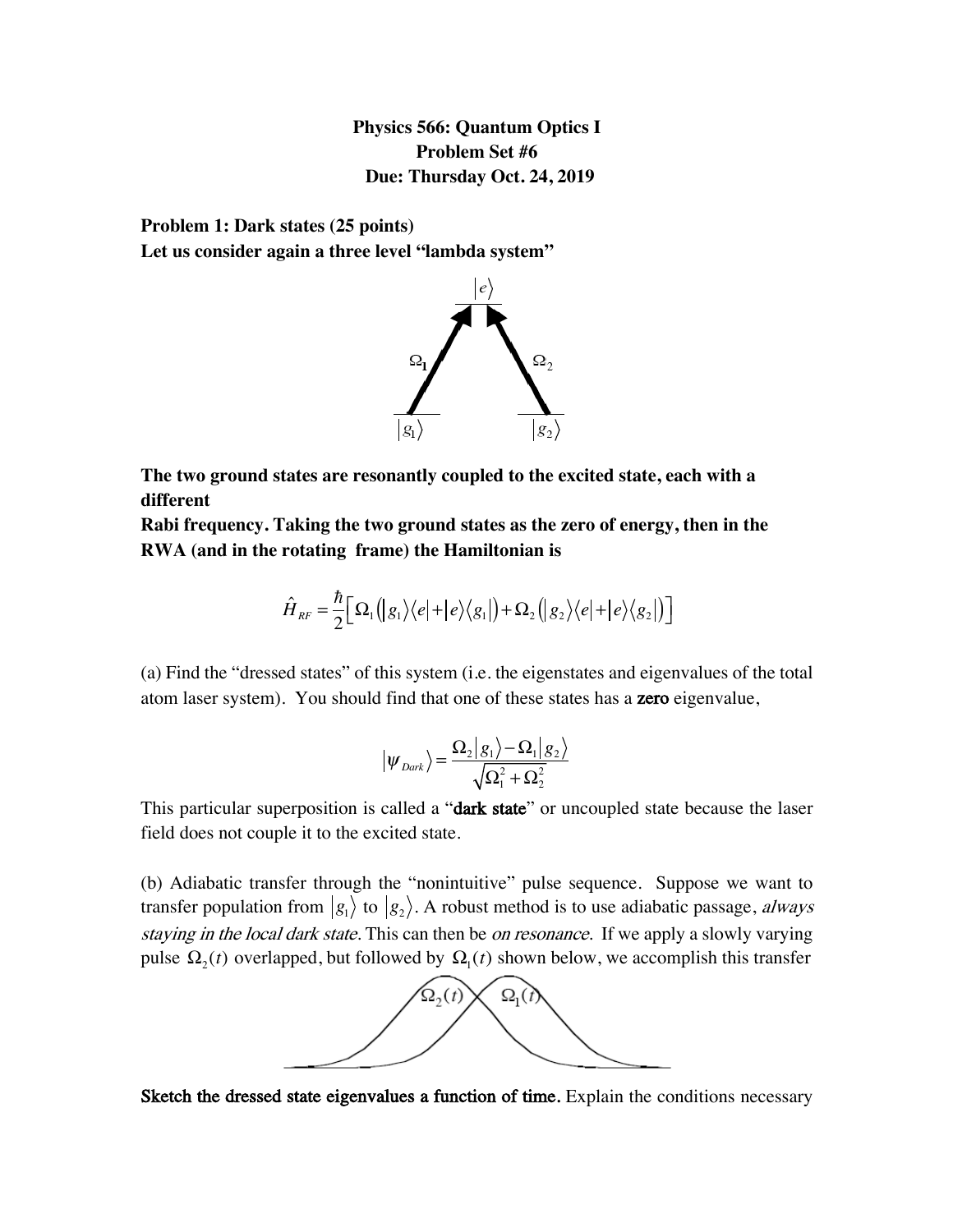to achieve the adiabatic transfer.

(c) As discussed in lecture, when including spontaneous emission of the excited state, the atom will "relax" to the dark state. This is known as coherent population trapping (CPT). In class we solved this under the conditions of adiabatic elimination. Let's return to this here, under the condition of strong coupling. Consider, for simplicity, the case that  $\Omega_1 = \Omega_2 = \Omega$ , and the atom decays with equal rates to the two ground sublevels:



Write the master equation in the basis  $\left\{ |D\rangle = \frac{|g_1\rangle - |g_2\rangle}{\sqrt{2}}, |B\rangle = \frac{|g_1\rangle + |g_2\rangle}{\sqrt{2}}, |e\rangle \right\}$ , where  $\overline{a}$ ⎨  $\overline{a}$  $\frac{1}{2}$  $\left\{ \right.$ ⎭

 $\langle D \rangle$  is the dark-state and  $|B \rangle$  is the bright-state. Show that

$$
\frac{d\hat{\rho}}{dt} = -i \frac{1}{\hbar} \left( \hat{H}_{\text{eff}} \hat{\rho} - \hat{\rho} \hat{H}_{\text{eff}}^{\dagger} \right) + \mathcal{L}_{\text{feed}}[\hat{\rho}]
$$

$$
\hat{H}_{\text{eff}} = -i \frac{\hbar \Gamma}{2} |e\rangle \langle e| + \frac{\hbar \sqrt{2} \Omega}{2} (|e\rangle \langle B| + |B\rangle \langle e|), \quad \mathcal{L}_{\text{feed}}[\hat{\rho}] = \frac{\Gamma}{2} \langle e|\hat{\rho}|e\rangle (|B\rangle \langle B| + |D\rangle \langle D|)
$$
Comment on this representation.

(d) Show that the equations of motion for the density matrix in this basis are

$$
\dot{\rho}_{ee} = -\Gamma \rho_{ee} + i \frac{\sqrt{2}\Omega}{2} (\rho_{eB} - \rho_{Be}) , \ \dot{\rho}_{BB} = + \frac{\Gamma}{2} \rho_{ee} - i \frac{\sqrt{2}\Omega}{2} (\rho_{eB} - \rho_{Be}),
$$

$$
\dot{\rho}_{eB} = -\frac{\Gamma}{2} \rho_{eB} - i \frac{\sqrt{2}\Omega}{2} (\rho_{BB} - \rho_{ee}), \ \dot{\rho}_{DD} = + \frac{\Gamma}{2} \rho_{ee},
$$

$$
\dot{\rho}_{eD} = -\frac{\Gamma}{2} \rho_{eD} - i \frac{\sqrt{2}\Omega}{2} \rho_{BD} , \ \dot{\rho}_{BD} = -i \frac{\sqrt{2}\Omega}{2} \rho_{eD}
$$

and the steady state solution is  $\hat{\rho}^{ss.} = |D\rangle\langle D|$ , i.e., the system relaxes to the dark-state. Epilogue: The relaxation to the dark state is somewhat mysterious from the equations of motion since a spontaneous decay of along one of the two paths sketched above CANNOT land us in the dark state – we land in  $|g_1\rangle$  or  $|g_2\rangle$ . Actually, we relax to the dark state when we DO NOT see a spontaneous decay. Not seeing spontaneous emission is information too. We'll return to this later when we study "quantum trajectories."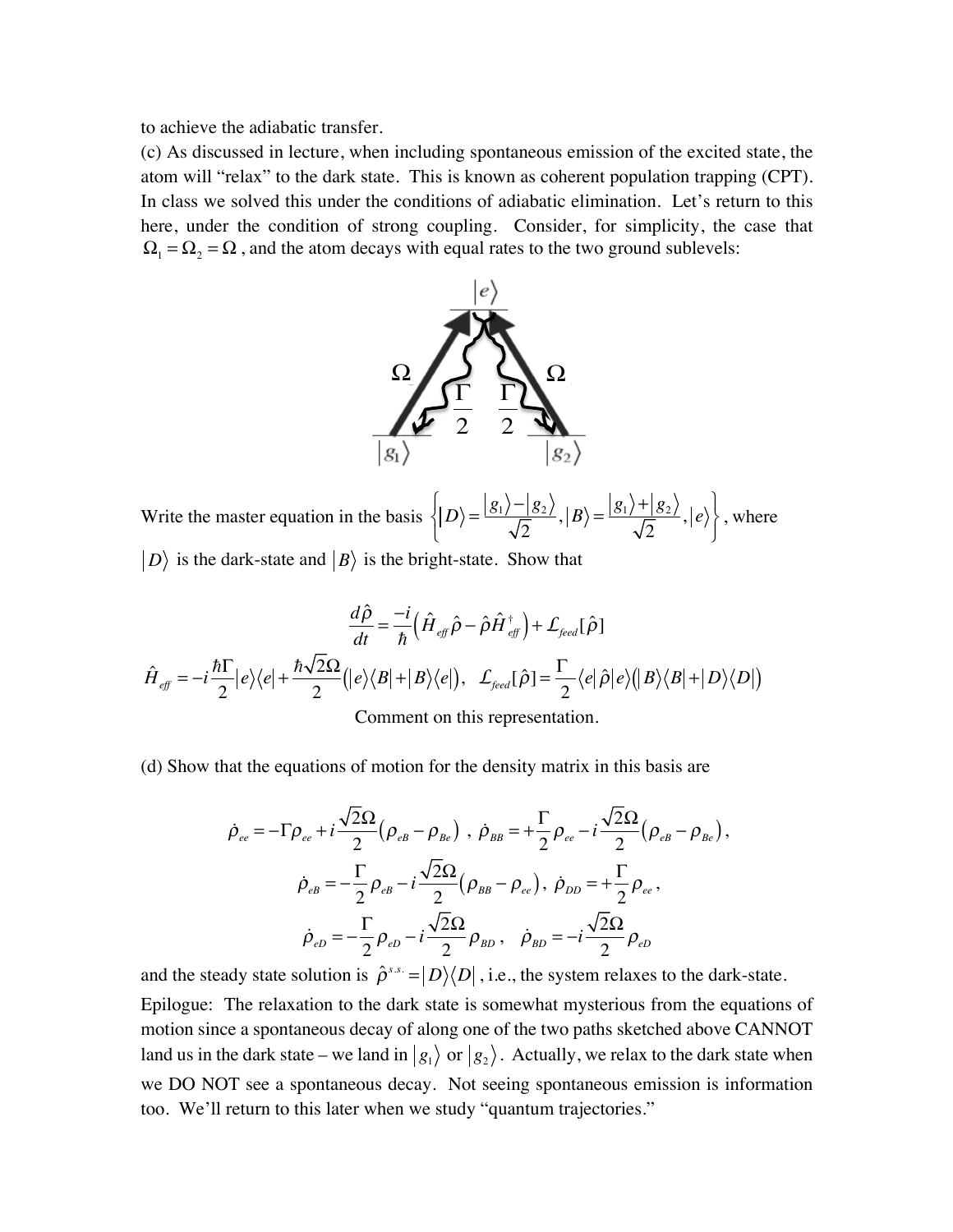## **Problem 3: Autler-Townes** (25 Points)

Consider a 3-level atom, with one ground state, coupled through two different laser fields to two excited states in a "V-configuration".



For the transition,  $|3\rangle \leftrightarrow |1\rangle$ , the laser weakly excites the atom, and can be detuned from resonance. The transition  $|3\rangle \leftrightarrow |2\rangle$  is tuned on resonance and can be highly excited. The goal of this problem is to study the effect of the strong  $|3\rangle \leftrightarrow |2\rangle$  coupling on the optical response on the  $|3\rangle \leftrightarrow |1\rangle$  transition.

The density matrix for the atom evolves according to the Master Equation,  $\mathbf{u}$ 

$$
\frac{d}{dt}\hat{\rho} = -\frac{i}{\hbar} \Big(\hat{H}_{\text{eff}}\hat{\rho} - \hat{\rho}\hat{H}_{\text{eff}}^{\dagger}\Big) + \big(\Gamma_1 \rho_{11} + \Gamma_2 \rho_{22}\big) \big|3\big>\big<3\big|,
$$

where the "effective" non-Hermitian Hamiltonian in the RWA is,

$$
\hat{H}_{\text{eff}} = -\hbar \left( \Delta_1 + \frac{i}{2} \Gamma_1 \right) |1\rangle\langle 1| - \frac{i}{2} \hbar \Gamma_2 |2\rangle\langle 2| + \frac{\hbar \Omega_1}{2} (|3\rangle\langle 1| + |1\rangle\langle 3|) + \frac{\hbar \Omega_2}{2} (|3\rangle\langle 2| + |2\rangle\langle 3|) .
$$

(a) Show that the equations of motion of the density matrix elements are,

$$
\dot{\rho}_{11} = -\Gamma_1 \rho_{11} - \frac{i}{2} \Omega_1 (\rho_{31} - \rho_{13}), \quad \dot{\rho}_{22} = -\Gamma_2 \rho_{22} - \frac{i}{2} \Omega_2 (\rho_{32} - \rho_{23}),
$$
\n
$$
\rho_{11} + \rho_{22} + \rho_{33} = 1
$$
\n
$$
\dot{\rho}_{13} = \left( i \Delta_1 - \frac{\Gamma_1}{2} \right) \rho_{13} - \frac{i}{2} \Omega_1 (\rho_{33} - \rho_{11}) + \frac{i}{2} \Omega_2 \rho_{12},
$$
\n
$$
\dot{\rho}_{23} = -\frac{\Gamma_2}{2} \rho_{23} - \frac{i}{2} \Omega_2 (\rho_{33} - \rho_{22}) + \frac{i}{2} \Omega_1 \rho_{21},
$$
\n
$$
\dot{\rho}_{12} = \left( i \Delta_1 - \frac{\Gamma_1 + \Gamma_2}{2} \right) \rho_{12} + \frac{i}{2} \Omega_2 \rho_{13} - \frac{i}{2} \Omega_1 \rho_{32},
$$